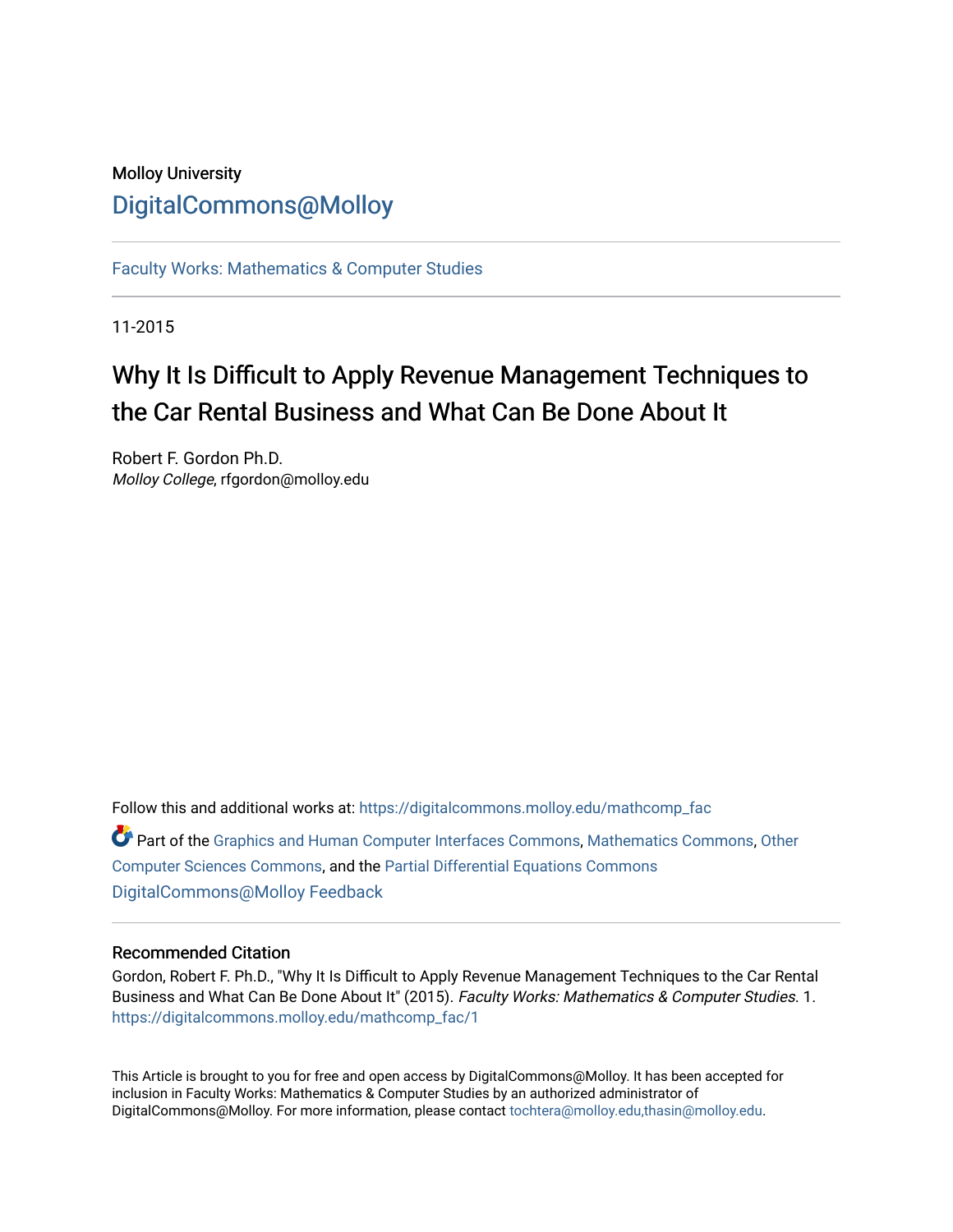## **2015 Conference Proceedings Northeast Business & Economics Association**



**Forty-Second Annual Meeting November 5 – 7, 2015**

**Hosted by**

# **York College**

**The City University of New York Jamaica, New York**



**Olajide Oladipo York College, CUNY**

*Conference Chair Proceedings Editor* **Kang Bok Lee York College, CUNY**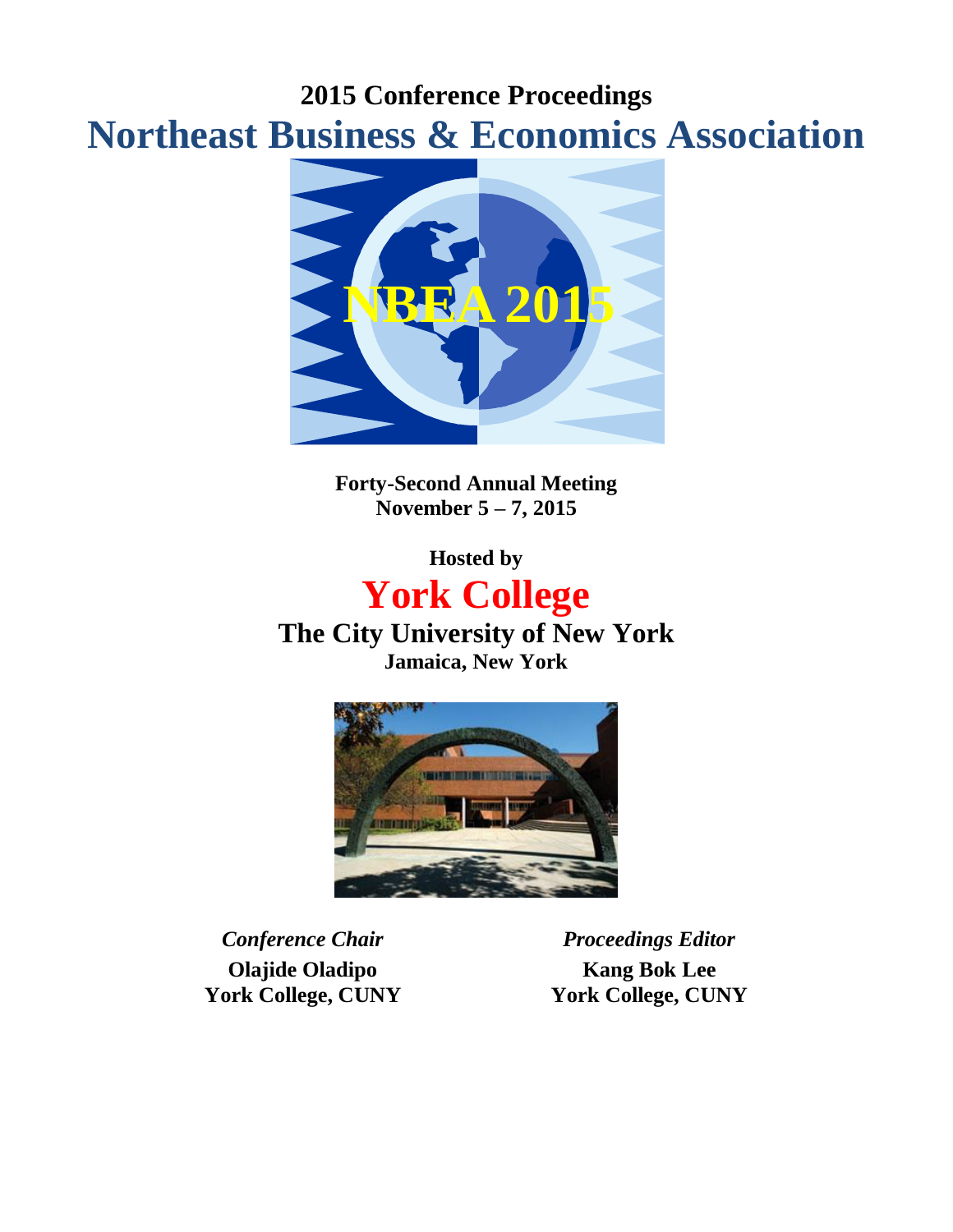Citation:

Why It Is Difficult to Apply Revenue Management Techniques to the Car Rental Business and What Can Be Done About It, Robert F. Gordon, Proceedings of the Northeast Business & Economics Association 42nd Annual Conference, Jamaica, New York, November 5-7, 2015, pp. 135-138.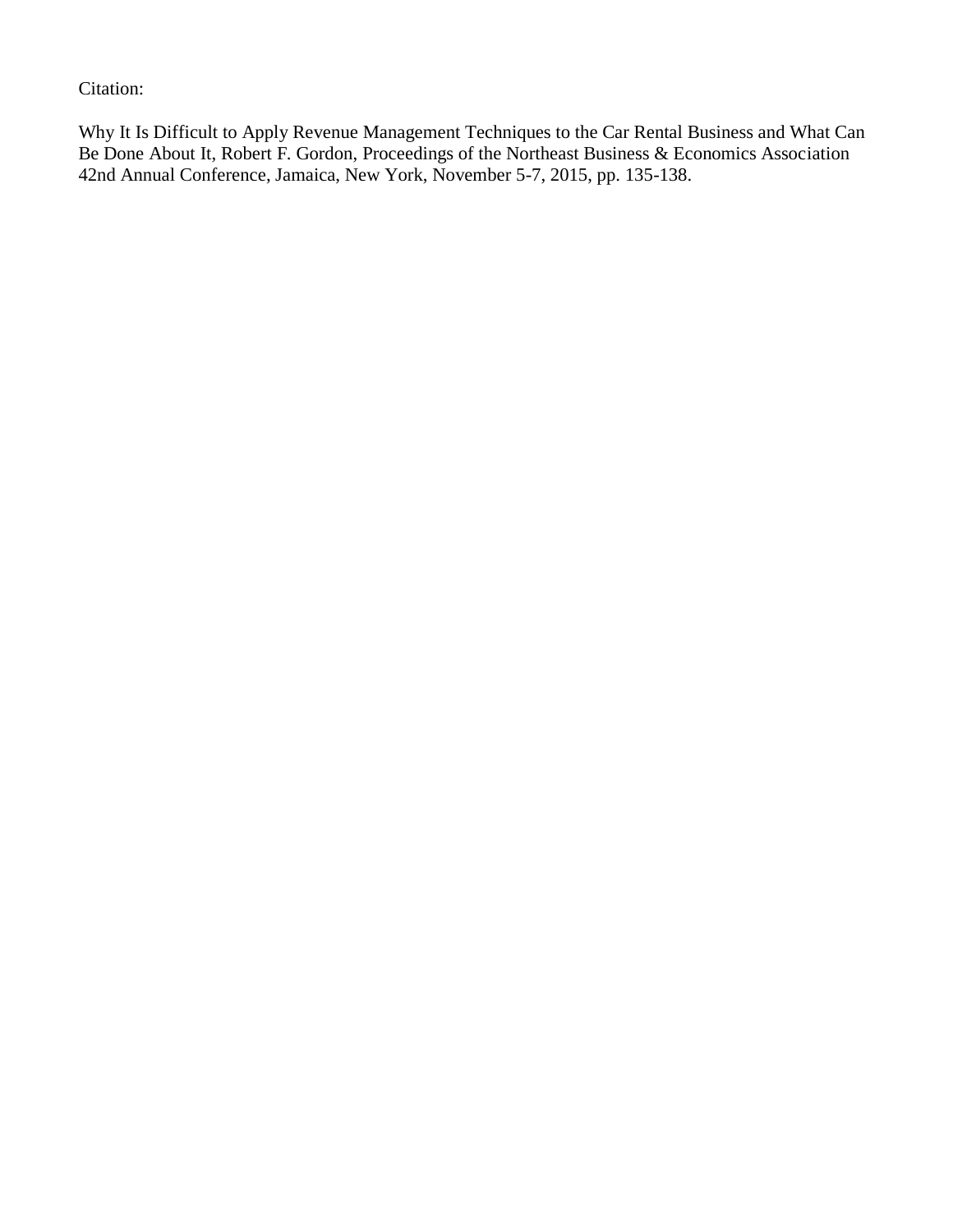## Why It Is Difficult to Apply Revenue Management Techniques to the Car Rental Business and What Can Be Done About It

#### *Robert F. Gordon*

Department of Mathematics and Computer Studies Molloy College 1000 Hempstead Avenue Rockville Centre, NY 11571 (516) 323-3431 *rfgordon@molloy.edu*

#### *ABSTRACT*

Revenue management systems are used by airlines, hotels, and cruise lines to manipulate prices and availability of inventory in real-time, in order to increase profit. We discuss the reasons that the revenue management problem is more complex when applied to the car rental business. We then show how to simplify the model formulation and provide the human-computer interaction, organization, and procedures to make the problem tractable for the car rental business.

#### **Keywords**

Revenue Management, Forecasting, Optimization

#### **1 INTRODUCTION**

Revenue management systems are widely used to make tactical decisions for companies in the travel industry, in particular, airlines (Smith et al. 1992), hotels (Bitran and Mondschein 1995), and cruise lines (Ladany and Arbel 1991). In addition to the year-round practice of higher rates during periods of peak demand and lower rates when demand is weak, travel companies use revenue management systems to manipulate rates and the availability of inventory within each booking period. This results often in customers paying different prices for the exact same product.

Interfacing with the real-time reservations systems, revenue management systems utilize the latest information from the reservations systems and transmit back pricing directives and availability limits for the remaining inventory. As reservations are booked, changed, or cancelled, the revenue management systems modify their forecasts and reevaluate pricing and availability decisions with the objective of capturing the most revenue or profit for a given flight, a specific hotel night, or a particular cruise.

The problem of optimizing revenue or profit is solved by first forecasting demand at different price levels, given the reservations holding and the booking lead time. Then, a dynamic or linear programming algorithm determines the pricing and availability limits for the remaining inventory in order to maximize revenue or profit. This process is repeated each day (or more often) until the flight departs, the hotel check-in day is reached, or the cruise leaves.

In all cases, the inventory is a fixed, known quantity. The number of seats by category (first-class, business, economy) on a given flight is essentially fixed. The number of hotel rooms by type at a given hotel is fixed. The number of staterooms by type on a given cruise is fixed. Furthermore, this inventory is a perishable commodity. If a seat is left vacant on a flight, a room vacant at a hotel, a cabin vacant on a cruise, the value of that inventory can never be recovered. The company might discount the product to try to prevent that. On the other hand, the company would not discount a unit of inventory, if it thought that a full-fare customer will reserve it later in the booking period. Revenue management systems evaluate these trade-offs repeatedly during the booking period. The algorithm sets prices and availability to get the most revenue or profit out of this fixed inventory while it still can be sold.

At first thought, it seemed that there would be a direct transfer of these ideas to another travel business, the car rental business (Carroll and Grimes 1995; Geraghty and Johnson 1997; Steinhardt and Gonsch 2010). The car rental business also has real-time reservations systems and the need to price and control its perishable inventory to maximize revenue or profit. However, this turns out to be a more difficult problem.

In this paper, we examine the revenue management problem for companies in the car rental business. The mathematical model consists of a forecast component followed by an optimization component, as in the revenue management systems of other travel businesses, but the mathematical components are more complicated in the car rental business. We describe the business issues that cause these complications and the impact they have on the forecast and optimization components. Then we suggest both model formulation changes and operational changes to make the problem tractable.

#### **2 PROBLEM COMPLEXITY**

The problem is more complex for the car rental application, because, as we will see, demand is more difficult to forecast, supply is not a fixed, known quantity and so also must be forecast, and the forecast and optimization components need to solve the problem across a planning horizon, not just for one event.

#### **Demand**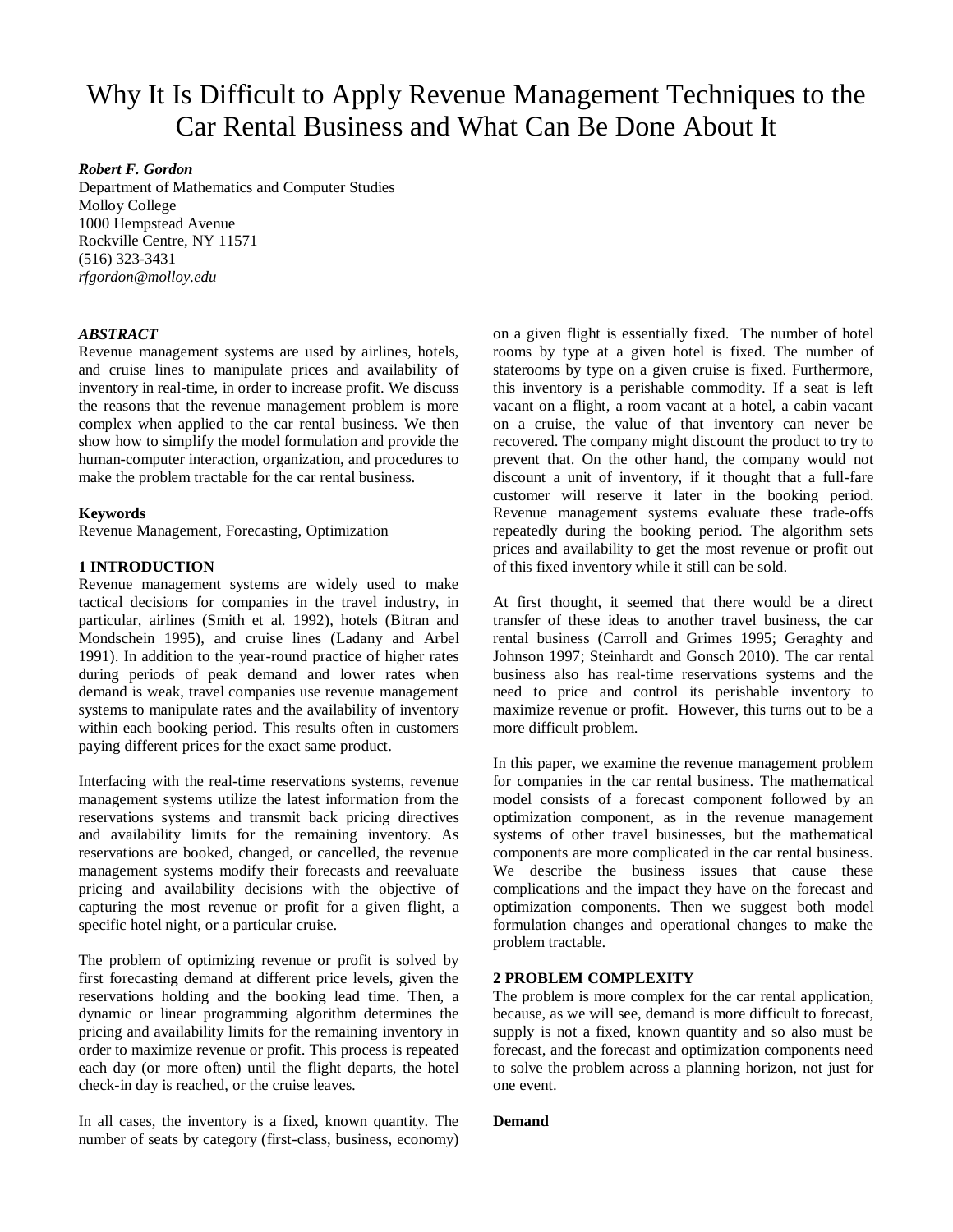Car rental demand is difficult to forecast, in part because of business practices and in part because of the way customers make their travel plans. A credit card is not required to book a reservation, and so customers often reserve multiple times and from several companies as they shop for the best rate. They often do not cancel reservations, since there is no penalty and also they want to ensure that a vehicle will be there when they arrive. Therefore, no-show factors are high.

The car rental decision is usually made last when planning travel, so reservations are made close to the checkout date, resulting in short lead times.

Further, unlike airlines and cruise lines, the car rental demand varies with length of rental. This is a complication shared with the hotel business, but in the hotel business, the length of stay variability is in a narrow range and the room capacity is fixed. In the car rental business, this requires forecasting and optimizing over a planning horizon (typically a rolling three week period), since earlier rentals will impact future supply. In contrast, in the airline business, we are only dealing with one flight and in the cruise business, with one cruise to forecast and to optimize.

This implies that demand must be predicted at the micromarket level of car class **and** length of rental (which we will call rental product) for the planning horizon. There is a large number of car classes and length of rental combinations, and adding to the difficulty, reservation counts can be small in many of these categories. Forecasting demand by rental product for different price tiers would be even more difficult.

#### **Supply**

Supply is another complicating factor. Supply is variable, dependent on both company and customer decisions. Car inventory by car class at a rental station varies over the long term, because of company vehicle purchase and sale decisions. Over the short term, supply varies because of the company shuttling cars between locations to satisfy demand, customers returning cars that were rented from other locations, and customers returning cars at times other than stated at checkout.

The forecast component needs to predict both rental demand and the supply of vehicles. The supply forecast requires predicting when and where cars already on rent will return and also when and where future rentals in the planning horizon will return. The latter is a second level of estimation.

Instead of optimizing profit by adjusting price to fill a fixed, known capacity as in the other travel businesses, in the car rental business, the optimization component needs to determine the optimal allocation of supply to each rental product. For example, a model decision might be to limit reservations for longer rentals of a certain car class that cross over a peak day and accept shorter rentals that would check in before the peak day.

To account for the ability of the company to move cars between locations to meet demand, an added requirement of the optimization component is to determine the shuttling decisions, which in turn will affect future supply.

#### **3 MODEL SIMPLIFICATION**

To solve the revenue management problem, we reduce the complexity of the mathematical formulation by a series of factoring, decoupling, and aggregation approaches.

#### **Factor and Decouple**

We factor the global problem into a set of geographical subproblems, one for each management area (fleet owner). This mirrors the business organization and the way car rental companies plan, manage, distribute, and account for their fleets. Further, rentals between feet owners are rare, and when they occur, we can assume they balance out. We can then decouple these sub-problems, so that each fleet owner can be modeled, forecast, and optimized separately, greatly reducing the size and complexity of the optimization component.

We factor the problem further by separating the allocation decision from the pricing decision. We assume that the historical relationship of pricing to competition has not changed. Then we can forecast demand by rental product without regard to pricing. The optimization component first determines the allocation of supply to rental products and then determines any pricing action within that allocation. If it determines, for example, that it will need to suspend reservations for a rental product at a future date, it can first raise the price tier for that rental product to get added profit while slowing demand.

#### **Aggregate**

To further simplify the model, within each fleet owner, we aggregate individual rental stations, which are in close proximity and have the same rate structures and variable costs, into location groups (districts). We assume, because of the close proximity, that cars are available instantaneously for all stations within a district. Shuttling then only needs to be evaluated between districts within a fleet owner. Demand and supply forecasts are made at the district level. If the optimization component recommends suspending certain reservations or changing the price for certain rental products, those recommendations would then apply to all rental stations in the district.

We also aggregate rental products into product groups that have sufficient numbers and consistency to be forecast accurately and that can be treated as one with regard to pricing and allocation decisions. The grouping would vary by the size of the district. For example, the car rental companies have as many as sixteen car classes, which may be aggregated into perhaps three car groups (economy, midsize, and premium), and the length of rental component may be grouped into perhaps one-day, two-day, three-day, and weekly rentals.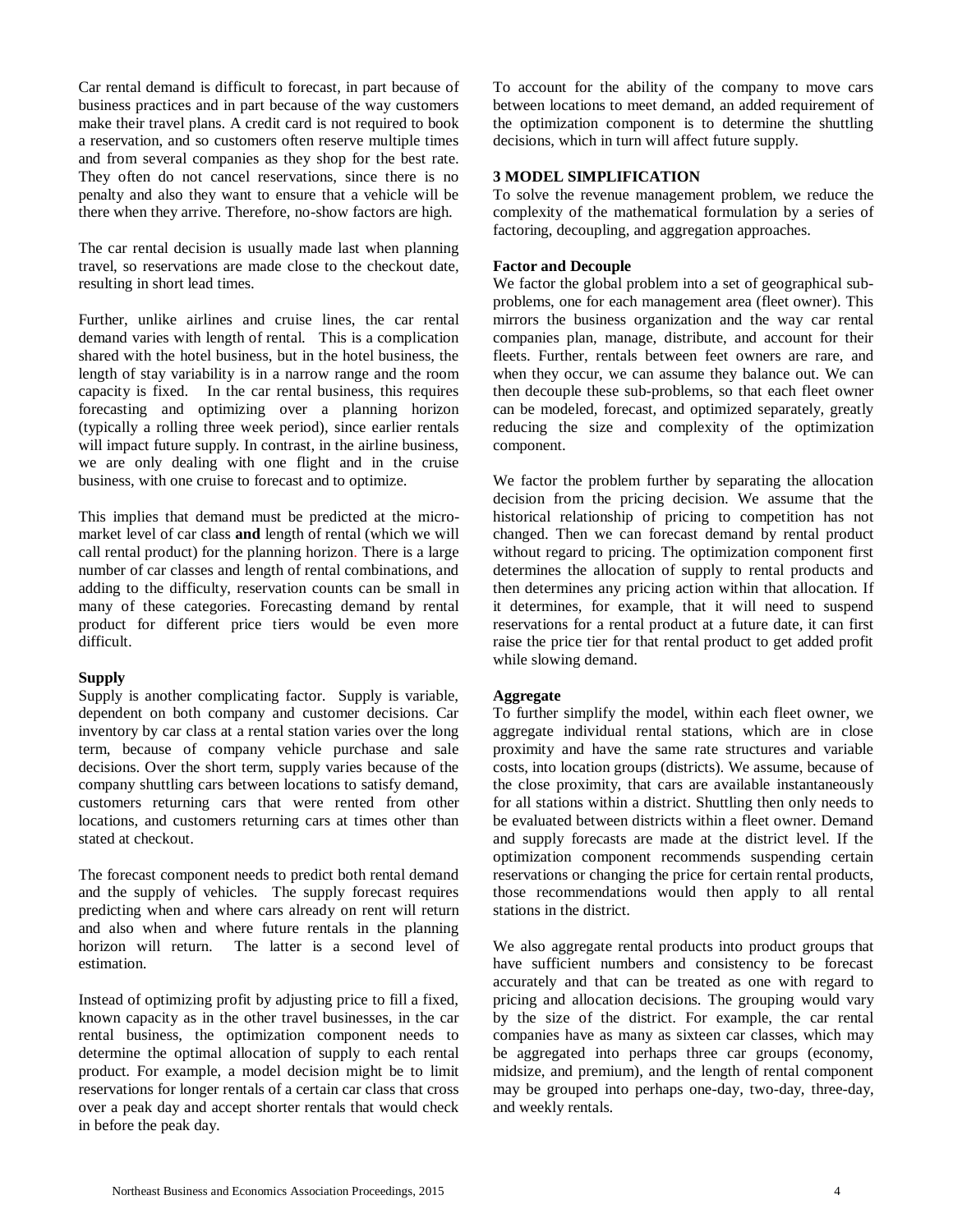The aggregation described above improves the accuracy of the forecast component and reduces the choices required of the optimization component. Once the optimization component produces its recommendations for a fleet owner at the aggregate level (district, car group, length of rental group), the results are mapped back to the original level of detail (rental station, car class, rental days) needed by the reservations systems. Since the groupings were established so that the recommendations at the aggregate level would apply identically at the detailed level, this involves simply hierarchical tables of the grouping of rental stations, car classes, and rental days.

#### **4 SOCIAL-TECHNICAL SYSTEM**

Once we have simplified the model formulation, we need to put in place an environment for interacting with the model, an environment in which field personnel are confident they can implement the model decisions, and everyone involved is convinced that the model recommendations will provide the greatest profit.

We extend the term "revenue management system" broadly to encompass the mathematical model for pricing, allocation, and fleet distribution decisions, the resulting computer software that executes the model and interfaces with the reservations systems, and the people and procedures needed to make it work. The human-computer interaction and the organization and procedures established around the model are of major importance for the system to be successful (Piccoli, 2012). We discuss the social-technical system that needs to be established and how the users would interact within this overall system. We discuss the importance of a motivated, team approach for implementing the results

The users of the system are headquarters' analysts and field personnel. In a car rental company, typically headquarters makes decisions on pricing, allocation, and the purchase and sale of vehicles. Field personnel make shuttling and daily operational decisions. The revenue management system makes all these decisions, crossing organizational boundaries.

The objective is to create an environment for shared decision-making. The user interface needs to provide sufficient information for the field personnel to be confident in the inputs, understand the reasons for the decisions, and be comfortable to implement the results. The user interface needs to support headquarters' analysts, so they can evaluate and transmit the recommendations. At the same time, it has to hide the detailed data and underlying mathematics.

The users are supported by a graphical user interface and an on-line query system. They are provided with information in their knowledge domain to evaluate the model inputs and recommendations. The analysts and field personnel are trained in the approach and the objective of the model, in the user interface, and in the standard queries. As they gain experience with the model, they become an integral part of the process.

To help address the difficulty of forecasting demand and supply, the user interface provides the ability for field personnel to adjust current-day activity, based on the latest local information. They might make changes due to events, such as new cars arriving ahead of or behind schedule, weather and traffic-related impacts on demand and supply, competitor car availability that would affect the demand forecast.

For example, if the tunnel from Logan Airport to downtown Boston is crowded and cars cannot be shuttled, the supply in the model for the downtown location would be reduced. If weather conditions at Logan are causing flight delays, the demand forecast would be adjusted. If a competitor runs out of cars, walkup demand forecasts would be increased. After entering such modifications, the model is rerun, and the new recommendations are transmitted to the reservations systems.

Field personnel also can modify times to ready returned cars for the next rental, account for counter delays, and adjust for discrepancies in check-in times. Better reflecting the current conditions at the rental stations not only improves the model input and thus its output, but gives field personnel greater ability to implement the model recommendations and more confidence in the results.

To give an example of the user interface, we discuss three types of interactive displays that support the needs of the users.

One display is the Operations Report. It is similar in layout to the standardized field reports used by many car rental companies, but it is generated by the model and is interactive. This display shows at the level of district and fleet owner, for each day of the planning horizon, the number of starting cars on the lot, the number of cars planned to be shuttled in and out, the reservations holding, the projected demand, the number of cars recommended to rent, the number of cars returning, and the resulting final car count at the end of the day. This serves first as a way to synchronize the model with what is happening in the field. Second, it allows field personnel to adjust the current-day data as needed. Third, it identifies the short-term plan for the field personnel to implement.

A second type of display is an interactive On-rent Graph. It gives a high-level picture of rental demand vs. vehicle supply over the planning horizon, identifies the actions the model recommends, and visually shows their impact. The On-rent Graph is color-coded to show the portion of the total car inventory needed each day for current rentals, booked future rentals, and projected reservations. It displays this information by fleet owner and by district. This is a tactical, discussion document that is used to evaluate the model assumptions over the planning horizon and to determine if other fleet decisions should be made. Headquarters' analysts can use this display to analyze peak days of vehicle usage and examine alternative scenarios.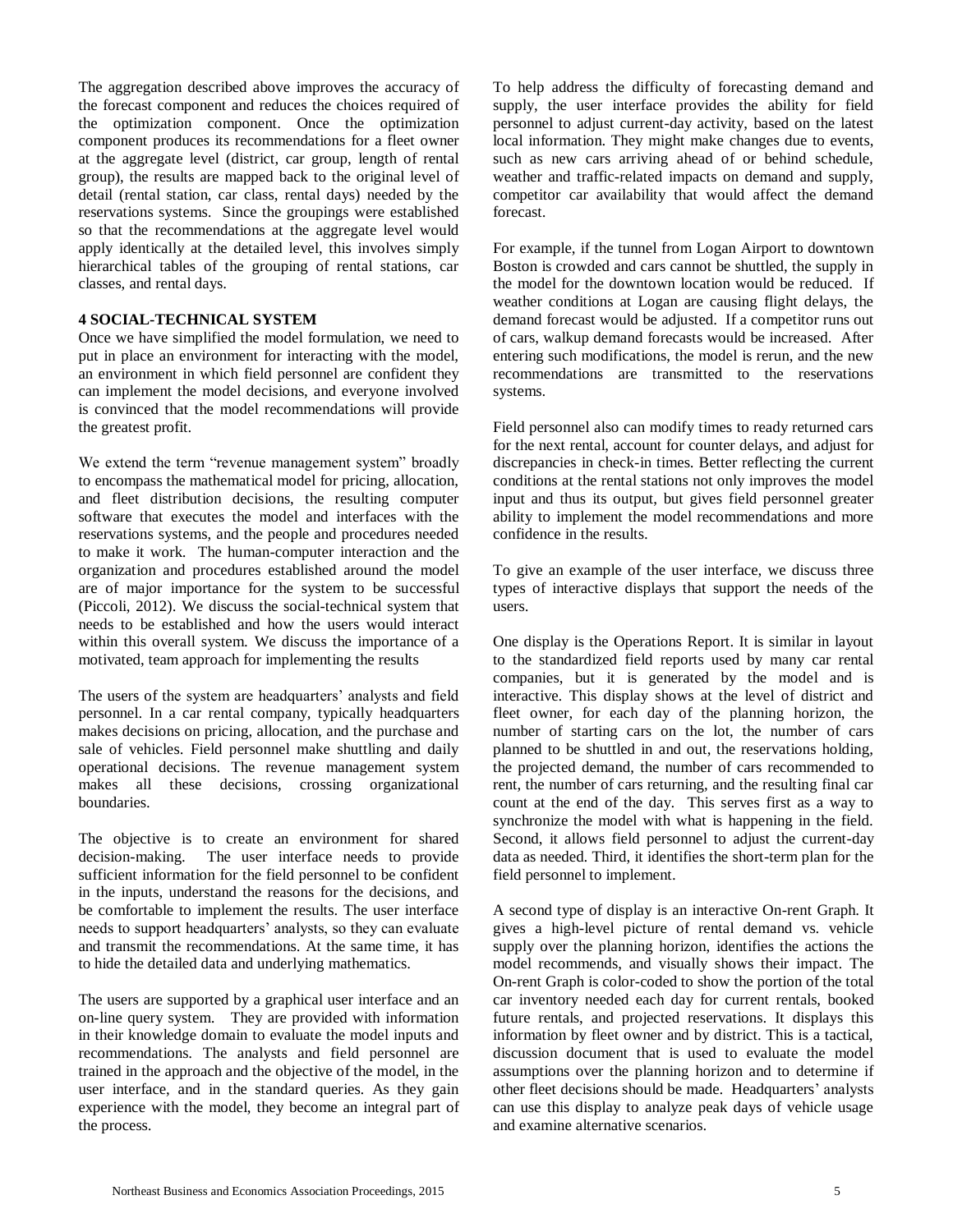The third type of display is the Control Screen. It shows the detailed model recommendations to suspend reservations and change rates for each rental station, rental product, and day of the planning horizon. The analysts use this screen to transmit the directives instantaneously to the reservations systems.

#### **5 CONCLUSION**

Revenue management systems change the way car rental companies operate, resulting in greater profitability. For example, instead of stopping reservations when bookings net of expected no-shows and cancellations reach the supply level, companies can pinpoint in advance precisely when to suspend rental products and when to adjust rates to increase profit. Instead of moving large numbers of cars from the airport to the downtown area to handle weekend demand, companies can now selectively move only those that will be profitable. Now tactical pricing, availability, and fleet distributions decisions can be made in concert to optimize profit and gain a competitive advantage.

We explained how to deal with the issues that add complexity to the revenue management problem in the car rental industry. We did this by simplifying the model structure and building upon human/computer interaction. In doing so, we tried to find the right balance between information loss and information overload, both in the model formulation and the information presented to the users. We needed to find the right level of detail at which to forecast and to optimize. As we simplified the model, we saw opportunities to integrate the decision-making to better reflect our objectives and reality.

Through a specific application, we demonstrated techniques that are useful in tackling complex problems, making them tractable, and producing meaningful results. More generally, the approach of factoring, decoupling, and aggregation is a way to simplify other complex modeling situations. The idea of a social-technical system also has implications beyond this application. Setting up the organization, procedures, and appropriate user interface around the computer system is necessary for any complicated system to be successful**.**

#### **REFERENCES**

- Bitran, G. and Mondschein, S. *An Application of Yield Management to the Hotel Industry Considering Multiple Day Stays*. Operations Research, 1995, 43, 427-443.
- Carroll, W and Grimes, R. *Evolutionary Change in Product Management: Experiences in the Car Rental Industry*. Interfaces, 1995, 25, 84-104.
- Geraghty, M. and Johnson, E. *Revenue Management Saves National Car Rental.* Interfaces, 1997, 27, 107-127.
- Ladany, S. and Arbel, A. *Optimal Cruise-liner Passenger Cabin Pricing Policy.* European Journal of Operational Research, 1991, 55, 136-147.
- Piccoli, G. Information Systems for Managers,  $2<sup>nd</sup>$  Edition, Wiley, 2012.
- Smith, B., Leimkuhler, J. and Darrow, R. *Yield Management at American Airlines.* Interfaces, 1992, 22, 8-31.

Steinhardt, C. and Gonsch, J. *Revenue Management in the Car Rental Industry: Capacity Control with Planned Upgrade*. 10<sup>th</sup> Informs Revenue Management and Pricing Section Conference, 2010.